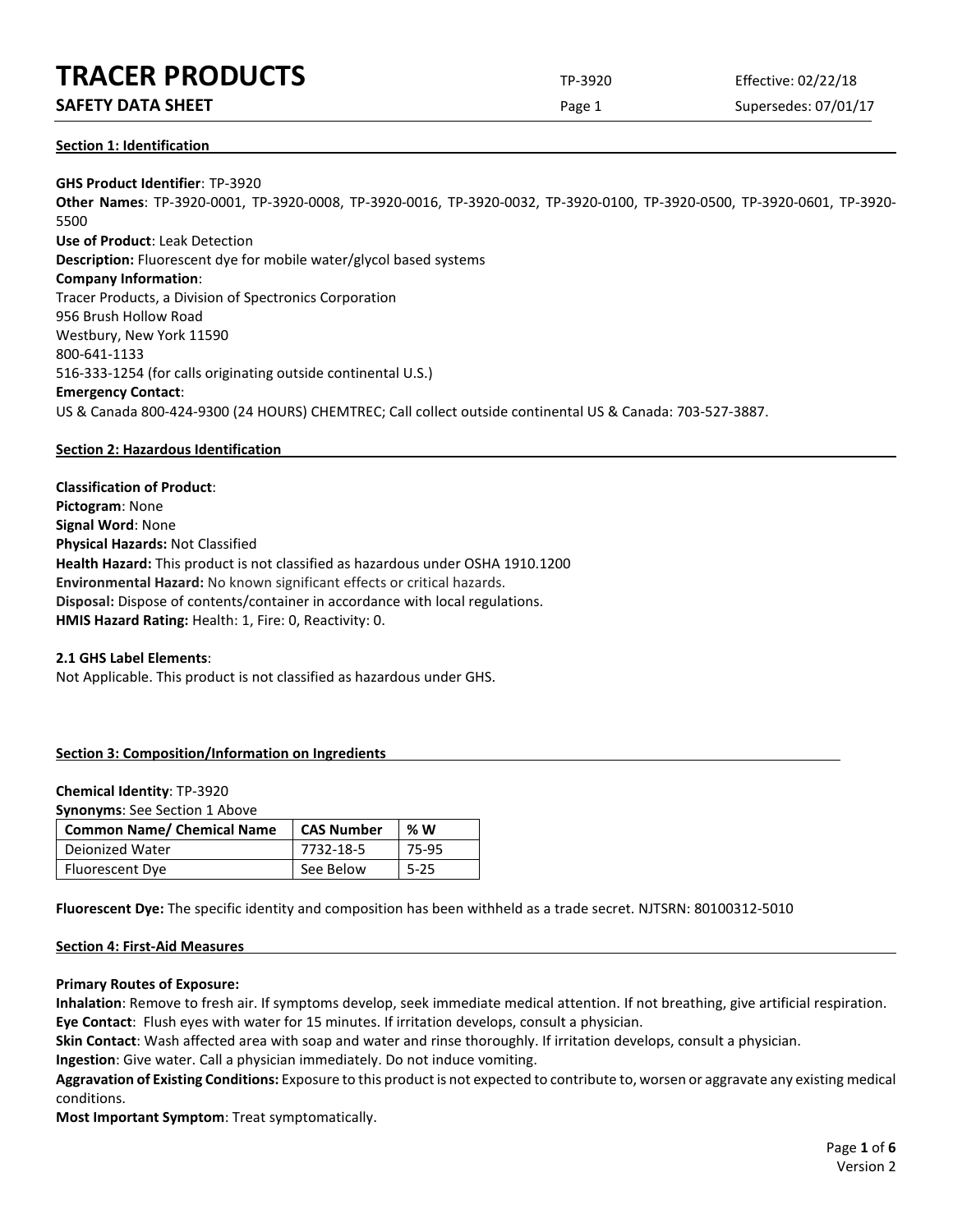| <b>TRACER PRODUCTS</b>   | TP-3920 | Effective: 02/22/18  |
|--------------------------|---------|----------------------|
| <b>SAFETY DATA SHEET</b> | Page 2  | Supersedes: 07/01/17 |

#### **Section 5: Fire-Fighting Measures**

**Flash Point:** >100°C

**Test Method:** Not tested

**Explosive Limit:** LEL (%): No data available; UEL (%): No data available

**Autoignition Temperature:** No data available

**Unusual Fire and Hazardous Combustion and Decomposition Products:** Smoke, soot, and toxic/irritating fumes (i.e., carbon dioxide, carbon monoxide, etc.). Oxides of nitrogen and carbon.

**Fire and Explosion Hazards:** May liberate irritating or toxic vapors during combustion or decomposition.

**Extinguishing Media:** Based on the NFPA guide, use dry chemical, carbon dioxide, water mist, water jet sprays, halogen, or alcohol foam suitable for Class B fires. Use water to cool containers exposed to fire. For large fires, use water spray, fog or alcohol foam, thoroughly drenching the burning material.

**Unsuitable Extinguishing Media:** High volume water with full jet. Oxidizers and reducers.

**Fire-Fighting Procedures/Equipment:** Fire fighters and others who may be exposed to the products of combustion should be equipped with NIOSH-approved, positive-pressure, self-contained breathing apparatus (SCBA) and full protective clothing. Water can be used to cool and protect containers and surroundings.

#### **Section 6: Accidental Release Measures**

#### **Non-Emergency Personnel**:

General Advice: Avoid inhalation and contact with skin, eyes, or clothing. Wash hands and face before eating, drinking, or using tobacco products.

Personal Protective Equipment Needed: Wear impervious gloves, shoes, and protective clothing.

#### **Emergency Personnel**:

Suitable Protective Gear: Wear impervious gloves, shoes and protective clothing.

Unsuitable Protective Gear: Not Applicable

**Environmental Precautions**: Prevent any contamination of local soils and water supply. Prevent ground water infiltration or any ground penetration. Avoid the spreading or entering into watercourses by using sand, soil, or other types of barriers. If contamination into water course or sewage system, alert appropriate authorities.

#### **Containment/Clean-up Methods**:

Containment & Recovery of Product: Contain with absorbent material, such as clay, soil, universal binding medium, or any commercially available absorbent. Shovel reclaimed dye and absorbent into a recovery or salvage drums for disposal. For larger spills, transfer to a salvage tank for recovery or safe disposal. Any residues should be treated like a small spill. This is not a RCRA hazardous waste per Title 40 CFR 261. Stop material from contaminating soil, or from entering sewers or bodies of water. For larger spills, transfer to a salvage tank for safe recovery/disposal. Residues are treated as small spills.

Disposal**:** Either incinerate or land fill in accordance with applicable local, state and federal regulations.

#### **Section 7: Handling and Storage**

**Handling Precautions:** Use product only in well ventilated areas. Avoid breathing in mists or vapors from a heated product. Avoid formation of mists. Avoid heating product near flash point. Avoid prolonged or repeated contact with skin. Handle in ambient temperature.

**Storage Conditions:** Store in a cool, dry, well-ventilated area away from heat, ignition sources, and direct sunlight. Always keep containers tightly closed. Store away from oxidizing and reducing agents.

**Personal Hygiene:** Wash hands before breaks and at the end of the work day. Do not carry cleaning clothes used to absorb product in clothing. General hygiene measures for chemicals apply.

**Empty Container Precautions:** Do not reuse empty container for any purpose.

**Special Warnings:** Hot organic chemical vapors or mists can suddenly and without warning combust when mixed with air.

#### **Section 8: Exposure Controls/Personal Protection**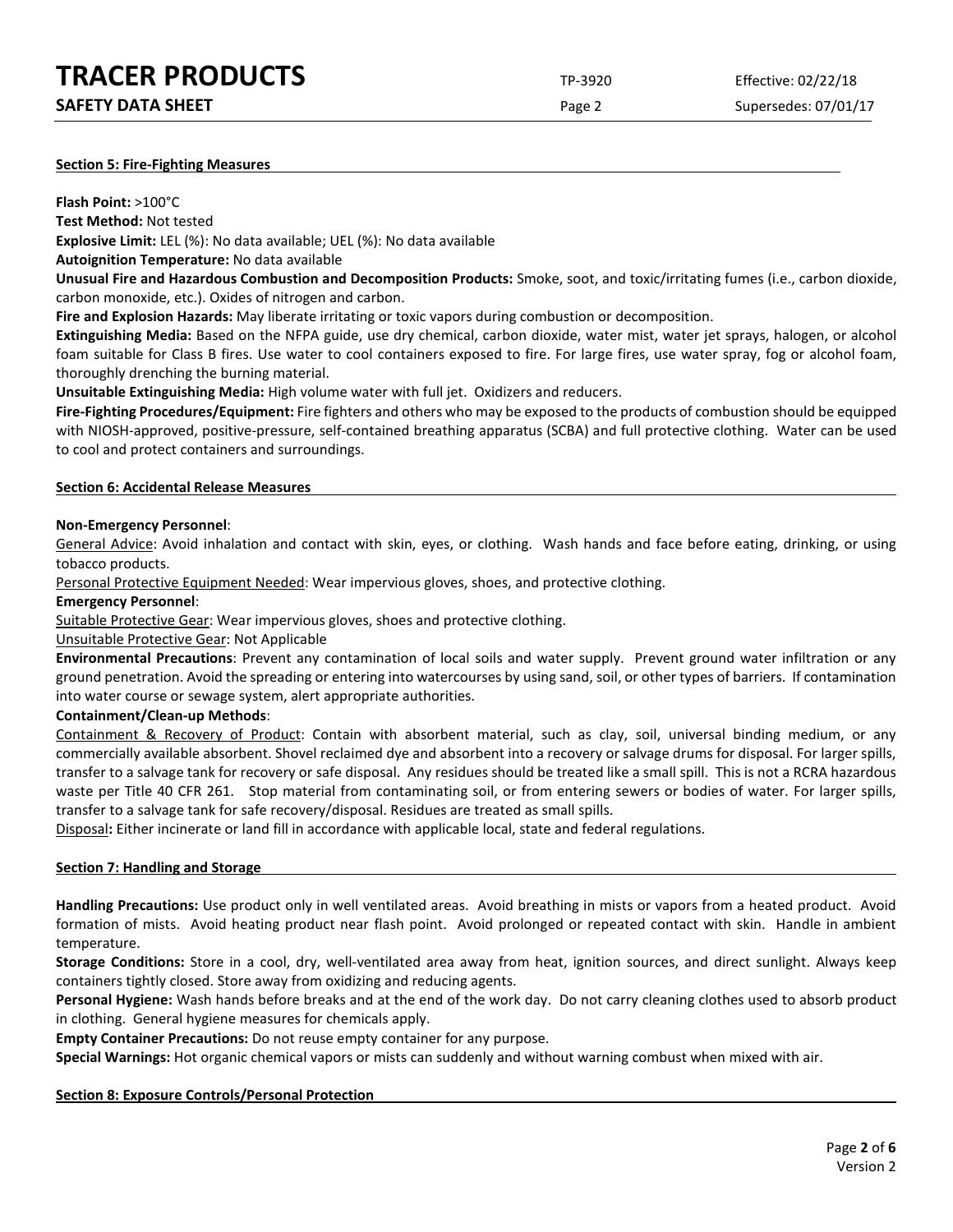| <b>TRACER PRODUCTS</b>   | TP-3920 | Effective: 02/22/18  |
|--------------------------|---------|----------------------|
| <b>SAFETY DATA SHEET</b> | Page 3  | Supersedes: 07/01/17 |

**Occupational Exposure Limits**: No exposure limits have been established for this product.

**Biological Exposure Limits**: No data available

**Engineering Controls/Ventilation**: Maintain airborne concentrations below the established exposure limits by providing adequate ventilation. General (dilution) ventilation should be acceptable. Additional local exhaust ventilation is recommended where dusts, mists or vapors may be released.

## **Personal Protective Equipment**:

Respiratory Protection: Avoid breathing vapor and/or mist. If occupational exposure limits are exceeded wear NIOSH/OSHA approved equipment. Use a respiratory protection fitted with a combination filter A-P3 for short term use. High airborne concentrations may necessitate the use of self-contained breathing apparatus (SCBA) or a supplied air respirator. Respiratory protection programs must be in compliance with 29 CFR 1910.134.

Skin Protection: Wear protective clothing and appropriate impervious gloves.

Eye Protection: Wear safety goggles with peripheral coverage approved to EU Standard EN 166, AS/NZS 1337. An eye wash facility should be readily available.

Hand Protection: When in contact with material, be sure to use proper gloves approved to standards (Europe: EN 374, U.S.: F739, & AS/NZS: 2161). Gloves made from neoprene, nitrile or butyl rubber may provide suitable chemical protection.

Hygiene Measures: Wash thoroughly after handling, especially before eating, drinking, smoking, or using restroom facilities.

## **Section 9: Physical and Chemical Properties \_\_\_\_\_\_\_**

**Physical State**: Liquid **Appearance**: Brown **Odor**: odorless **Odor Threshold**: No data available **pH**: 9 **Melting Point**: No data available **Freezing Point**: No data available **Initial Boiling Point**: No data available **Boiling Range**: Greater than 212° F (100° C) **Flash Point (PMCC)**: Greater than 212° F (100° C) **Evaporative Rate**: No data available **Solid Flammability**: No data available **Gas Flammability**: No data available **Upper Explosive Limit**: No data available **Lower Explosive Limit**: No data available **Vapor Pressure 68**° **F (20**° **C)**: No data available **Vapor Density (Air=1)**: No data available **Relative Density**: 1.066 **Solubility in Water**: 100% **Partition Coefficient: n-octanol/water**: No data available **Auto-ignition Temperature**: Product is not self-igniting **Decomposition Temperature**: No data available **Viscosity at 40°C**: no data available **Viscosity at 100°C**: no data available **Percent Volatile by Volume (%)**: 0 **Evaporation Rate (Butyl Acetate=1)**: no data available **Volatile Organic Content (VOC) Component**: None

**Note:** The physical data presented above are typical values and should not be construed as a specification.

#### **Section 10: Stability and Reactivity**

**Reactivity**: This product is non-reactive under ambient conditions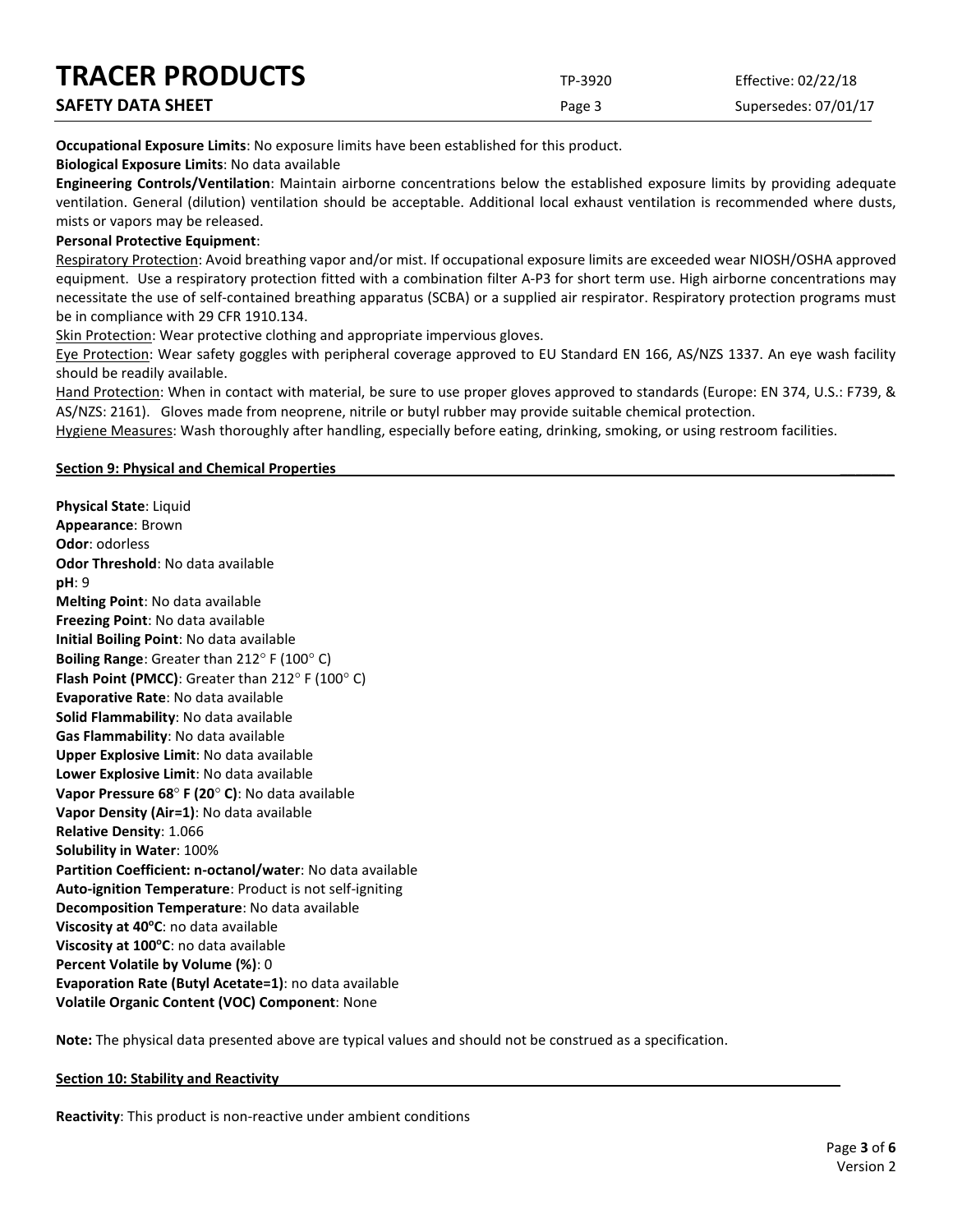| <b>TRACER PRODUCTS</b>   | TP-3920 | Effective: 02/22/18  |
|--------------------------|---------|----------------------|
| <b>SAFETY DATA SHEET</b> | Page 4  | Supersedes: 07/01/17 |

Stability: Stable under normal conditions of use. Can decompose slowly with localized heating over 300°C **Conditions to Avoid**: High temperatures & a source of ignition. Toxic fumes may be released if product is heated above decomposition point.

**Incompatible Materials**: Strong Acids, Strong oxidizing agents, and Reducing agents

Hazardous Decomposition Products: In the event of combustion, CO, CO<sub>2</sub>, aldehydes and other asphyxiants will be formed. **Hazardous Polymerization**: Will not occur

## **Section 11: Toxicological Information**

|                             |        | Fluorescent Dye* |
|-----------------------------|--------|------------------|
| Oral LD <sub>50</sub>       | Rat    | >5,000 mg/kg     |
| Dermal LD <sub>50</sub>     | Rabbit | >2,000 mg/kg     |
| Inhalation LC <sub>50</sub> | Rat    | $>1,800$ mg/l    |
| Eye Irritation              | Rabbit | Not Irritating   |
| Skin Irritation             | Rabbit | Not Irritating   |

\*Results are based on tests performed on a similar product

## **Carcinogenicity**:

| Carcinogenicity        | ACGIH | <b>IARC</b> | <b>NTP</b> | <b>OSHA</b> |
|------------------------|-------|-------------|------------|-------------|
| Deionized Water        | N٥    | N٥          | N٥         | N٥          |
| <b>Fluorescent Dye</b> | Nο    | N٥          | N٥         | N٥          |

Summary Comments: According to ACGIH, IARC, NTP, and OSHA, the deionized water and the fluorescent dye are not considered hazardous carcinogen to humans.

#### **Reproductive Toxicity**: No

**STOT-single exposure**: None

#### **STOT-repeated exposure**:

|                    |     | Fluorescent Dye   |
|--------------------|-----|-------------------|
| Oral mg/kg         | Rat | 709               |
| Dermal mg/kg       | Rat | No data available |
| Inhalation mg/l/4h | Rat | No data available |

#### **Aspiration Hazard**: No

**Likely Routes of Exposure**: Eyes, skin and respiratory tract **Symptoms**:

Eye Contact: Irritation can occur following prolonged or repeated contact. Skin Contact: Irritation can occur following prolonged or repeated contact. Inhalation: Processing vapors can cause irritation to the respiratory tract. Ingestion: May cause gastrointestinal irritation

## **Section 12: Ecological Information**

#### **Toxicity**:

|                                        | <b>Fluorescent Dye</b> |
|----------------------------------------|------------------------|
| Fish $LL_{50}$ 96hr mg/l               | >1000                  |
| Crustacean LL <sub>50</sub> 96hr. mg/l | >100                   |
| Algae NOEL 72hr. mg/l                  | >1000                  |

**Persistence & Degradability**: Not readily biodegradable **Bioaccumulation Potential**: Does not readily bioaccumulate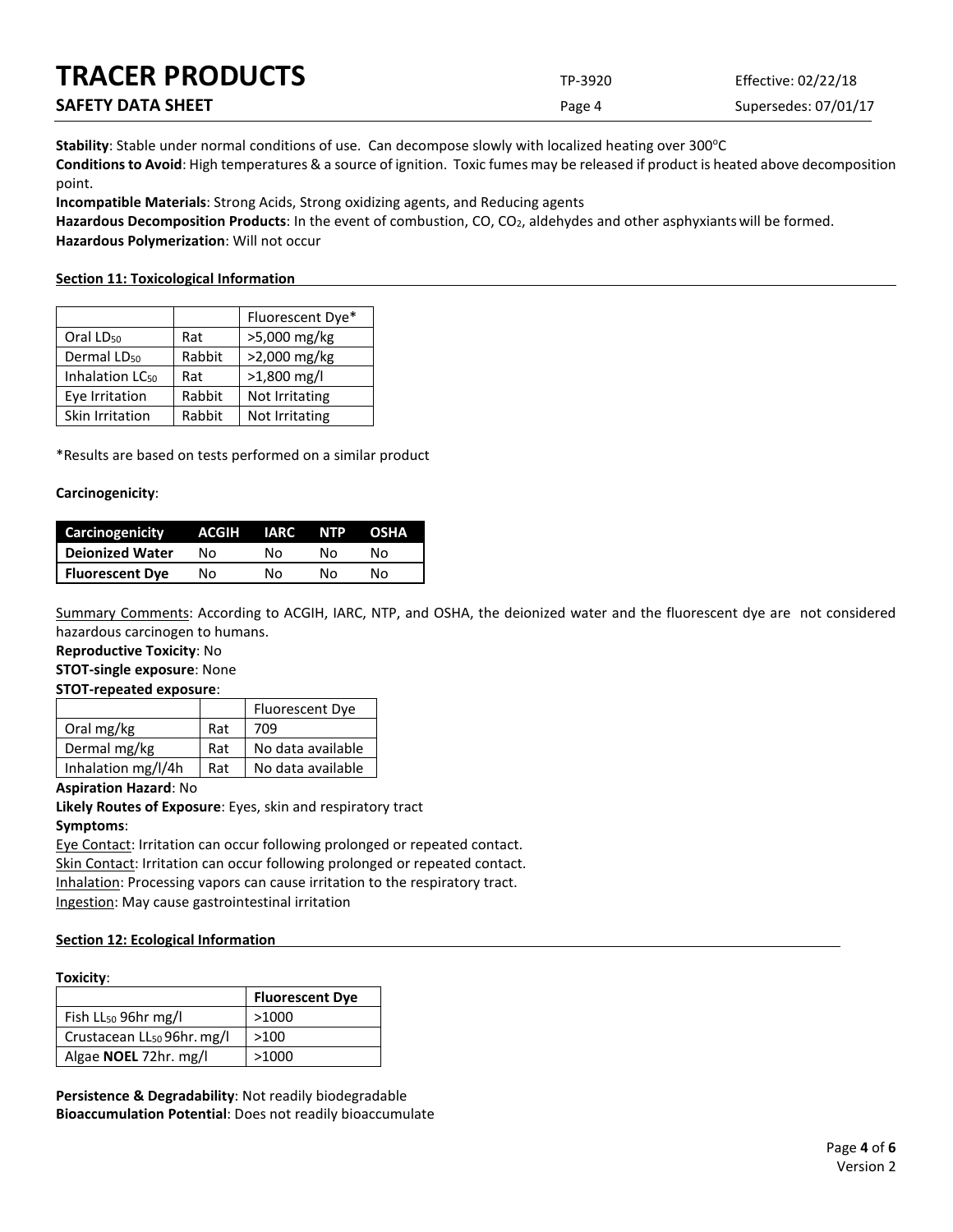# **TRACER PRODUCTS** TP-3920 Effective: 02/22/18

## **SAFETY DATA SHEET** SUPERFOUR CONSUMING THE Page 5 Supersedes: 07/01/17

**Mobility in Soil**: No data available **Behavior in Sewage Plants:** No data available **PBT/vPvB:** This substance is not PBT/vPvB **NOEL:** No observable adverse effects

## **Section 13: Disposal Considerations**

**General Statements:** Federal regulations may apply to empty container. State and/or local regulations may be different.

**Disposal:** Recover or recycle if possible, otherwise, dispose of in accordance with all local, state, and federal regulations. Sewage disposal is discouraged

**Special Instructions:** Be sure to contact the appropriate government environmental agencies if further guidance is required. Do not remove labels from container until container is cleaned properly. Containers can be reused or disposed of by landfill or incineration if appropriate to local law. Water with cleaning agents is required

**Hazardous Waste Number:** Not a RCRA hazardous waste

## **Section 14: Transport Information**

**General Comments**: This product is not classed as hazardous or regulated for transport under 49 CFR, IATA/ICAO, or IMDG **49 CFR: DOT Shipping Name:** Not Regulated **DOT Label:** Not Applicable **DOT Identification No.:** Not Applicable; Nonregulated shipments by air under 49 CFR, IATA/ICAO AND IMO **Transport by Road/Rail (ADR/RID): UN Proper Shipping Name:** Not Applicable **Transport Hazard Class:** Not Applicable **Packing Group:** Not Applicable **Classification Code:** Not Applicable **LQ (ADR 2013):** Not Applicable **LQ (ADR 2009):** Not Applicable **Environmental Hazard:** Not Applicable **Tunnel Restriction Code:** Not Applicable **Transport by Sea (IMDG): UN Proper Shipping Name:** Not Applicable **Transport Hazard Class:** Not Applicable **Packing Group:** Not Applicable **Marine Pollutant:** Not Applicable **Environmental Hazard:** Not Applicable **Transport by Air (IATA):** Not Applicable **UN Shipping Name**: Not Applicable **Transport Hazard Class**: Not Applicable **Packing Group Number**: Not Applicable **Environmental Hazards**: Not Applicable **Special Precautions for User:** Unless otherwise specified, general measures for safe transport must be followed **Transport in Bulk:** Non-dangerous material according to transport regulations

## **Section 15: Regulatory Information**

## **Inventory Status:**

Deionized Water: is listed on TSCA, DSL, & AICS inventories Fluorescent Dye: is listed on TSCA, DSL, AICS, IECSC, & ENCS inventories **SARA Title III Information**: This product contains no chemicals subject to the reporting requirements of Section 313 of the emergency planning and community right to know act.